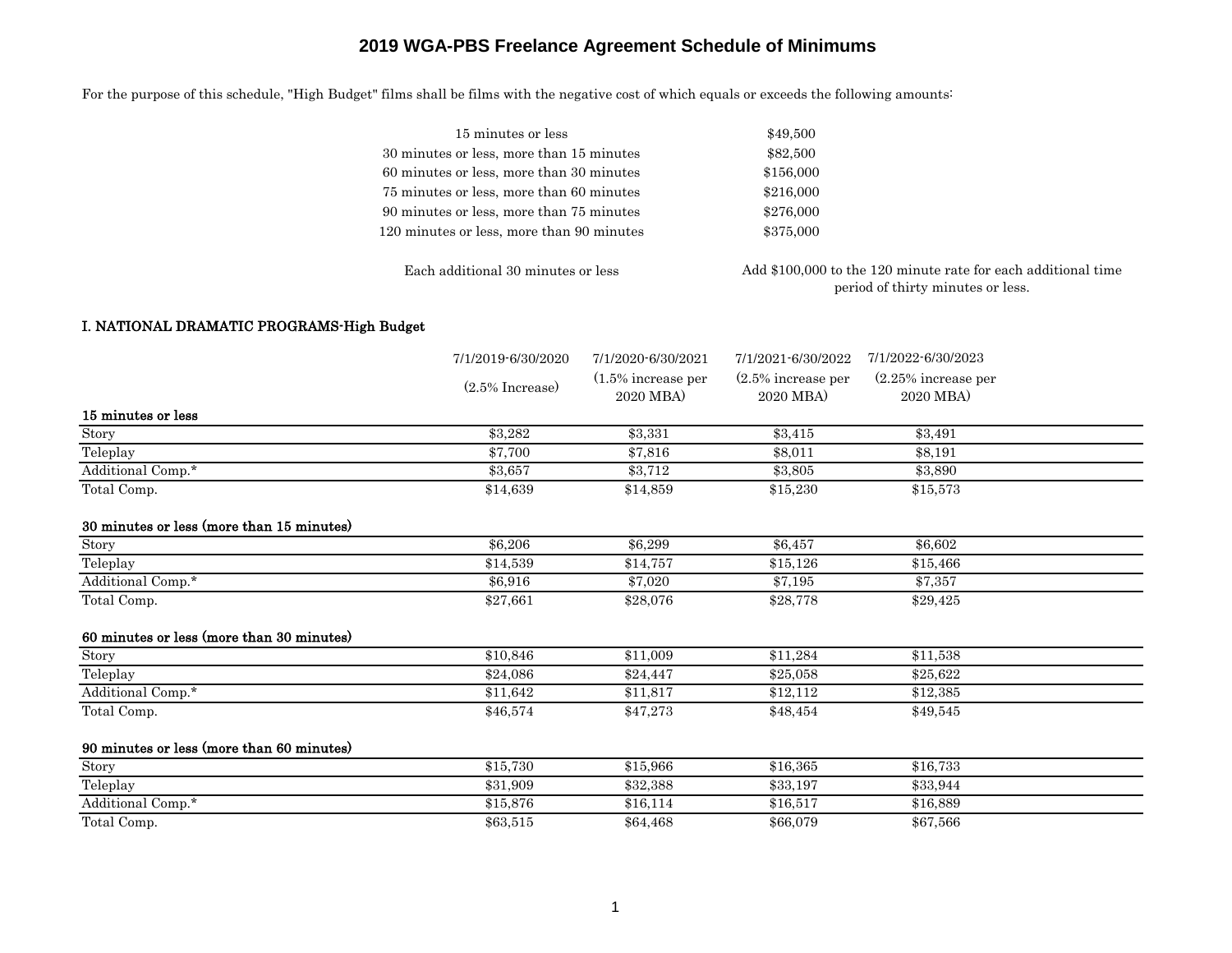| $100$ million of 1000 (molto virum 00 million) |          |          |          |          |  |  |
|------------------------------------------------|----------|----------|----------|----------|--|--|
| Story                                          | \$22,569 | \$22,908 | \$23.480 | \$24,009 |  |  |
| Teleplay                                       | \$37,916 | \$38,485 | \$39,447 | \$40,334 |  |  |
| Additional Comp.*                              | \$20.168 | \$20,471 | \$20,982 | \$21.454 |  |  |
| Total Comp.                                    | \$80,653 | \$81,863 | \$83,909 | \$85,797 |  |  |

#### 120 minutes or less (more than 90 minutes)

\*This additional compensation is payable only if the teleplay is produced, in which case such additional compensation shall be payable no later than five days after commencement of production of the program. 40% of the additional compensation shall be paid to the credited story writer. 60% of the additional compensation shall be paid to the credited teleplay (telescript) writer. In the event that there is no credited story writer, 100% of the additional compensation shall be paid to the credited teleplay (telescript) writer.

|                                            | 7/1/2019-6/30/2020 | 7/1/2020-6/30/2021                | 7/1/2021-6/30/2022                | 7/1/2022-6/30/2023                 |  |
|--------------------------------------------|--------------------|-----------------------------------|-----------------------------------|------------------------------------|--|
|                                            | $(2.5\%$ Increase) | $(1.5\%$ increase per<br>2020 MBA | $(2.5\%$ increase per<br>2020 MBA | $(2.25\%$ increase per<br>2020 MBA |  |
| <b>REWRITE</b>                             |                    |                                   |                                   |                                    |  |
| 15 minutes or less                         | \$3.519            | \$3.572                           | \$3.661                           | \$3.743                            |  |
| 30 minutes or less (more than 15 minutes)  | \$6,103            | \$6,195                           | \$6,349                           | \$6,492                            |  |
| 60 minutes or less (more than 30 minutes)  | \$11,116           | \$11,283                          | \$11,565                          | \$11,825                           |  |
| 75 minutes or less (more than 60 minutes)  | \$15,596           | \$15,830                          | \$16,226                          | \$16,590.77                        |  |
| 90 minutes or less (more than 60 minutes)  | \$16,364           | \$16,609                          | \$17,025                          | \$17,408                           |  |
| 120 minutes or less (more than 90 minutes) | \$23,672           | \$24,027                          | \$24,628                          | \$25,182                           |  |
| <b>POLISH</b>                              |                    |                                   |                                   |                                    |  |
| 15 minutes or less                         | \$1,761            | \$1,787                           | \$1,832                           | \$1,873                            |  |
| 30 minutes or less (more than 15 minutes)  | \$3,043            | \$3,089                           | \$3,166                           | \$3,237                            |  |
| 60 minutes or less (more than 30 minutes)  | \$5,559            | \$5,642                           | \$5,783                           | \$5,914                            |  |
| 75 minutes or less (more than 60 minutes)  | \$7.786            | \$7.903                           | \$8,100                           | \$8,283                            |  |
| 90 minutes or less (more than 60 minutes)  | \$8,181            | \$8,304                           | \$8,511                           | \$8,703                            |  |
| 120 minutes or less (more than 90 minutes) | \$11,832           | \$12,009                          | \$12,310                          | \$12,587                           |  |
| PLOT OUTLINE - Narrative Synopsis of Story |                    |                                   |                                   |                                    |  |
| 15 minutes or less                         | \$1,621            | \$1,645                           | \$1,686                           | \$1,724                            |  |
| 30 minutes or less (more than 15 minutes)  | \$2,824            | \$2,866                           | \$2,938                           | \$3,004                            |  |
| 60 minutes or less (more than 30 minutes)  | \$5,155            | \$5,232                           | \$5,363                           | \$5,484                            |  |
| 75 minutes or less (more than 60 minutes)  | \$6,720            | \$6,821                           | \$6,991                           | \$7,149                            |  |
| 90 minutes or less (more than 60 minutes)  | \$7,596            | \$7,710                           | \$7,903                           | \$8,080                            |  |
| 120 minutes or less (more than 90 minutes) | \$10,993           | \$11,158                          | \$11,437                          | \$11,694                           |  |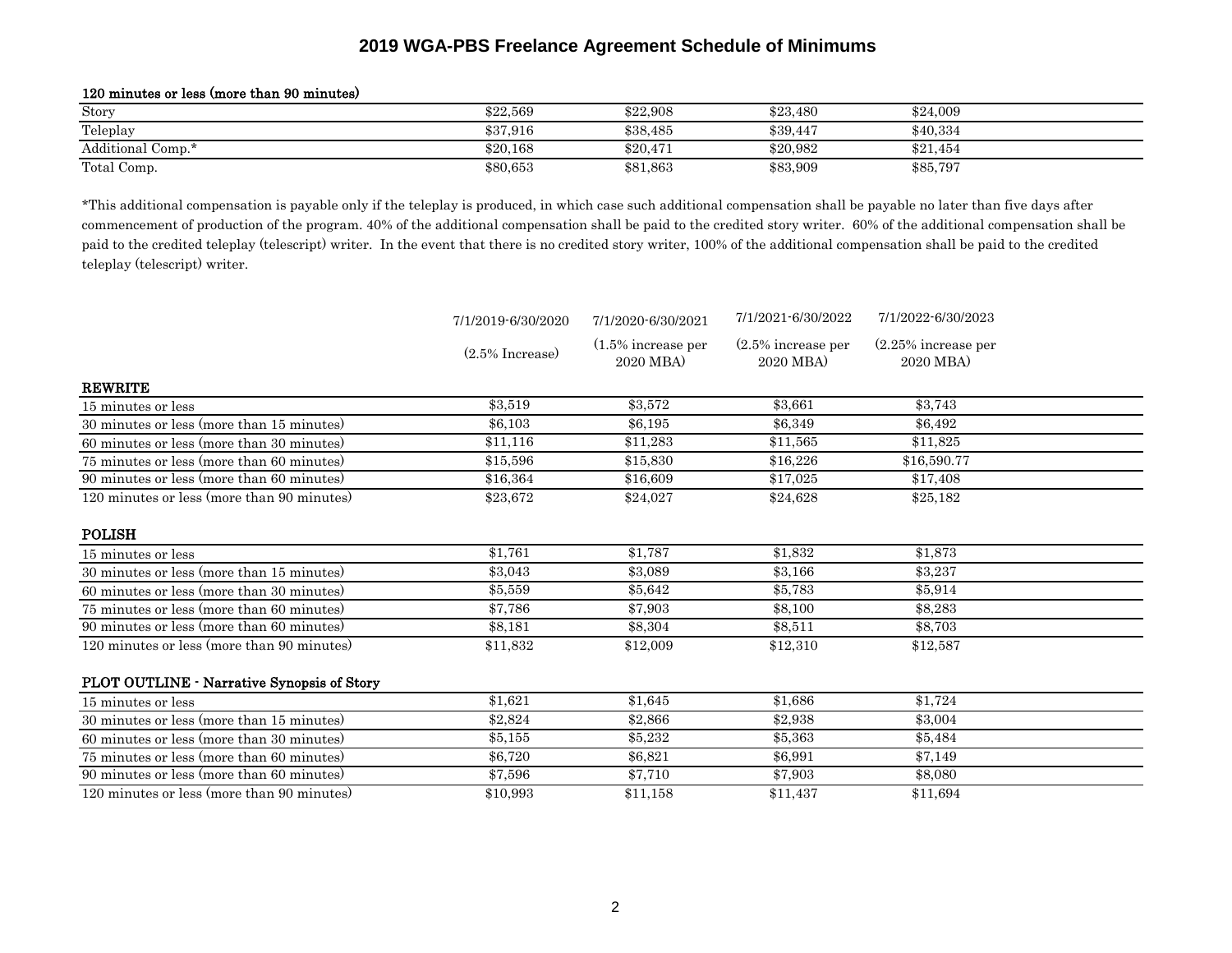| <b>FORMAT</b>                                          | \$11,287 | \$11,456 | $\$11.743$ | \$12,007 |
|--------------------------------------------------------|----------|----------|------------|----------|
|                                                        |          |          |            |          |
| <b>BIBLE</b> for Multi-Part Series                     | \$49,458 | \$50,200 | \$51,455   | \$52,613 |
| <b>PLUS</b> , for each story line in excess of six (6) | \$4,946  | \$5,020  | \$5,146    | \$5,261  |

BACK-UP SCRIPTS: Applicable minimum for a "back-up script" (story and/or teleplay) is 115% of the compensation set forth herein for story and/or teleplay.

#### II. NATIONAL DRAMATIC PROGRAMS-Low Budget

|                                            | 7/1/2019-6/30/2020 | 7/1/2020-6/30/2021                 | 7/1/2021-6/30/2022                | 7/1/2022-6/30/2023                 |  |
|--------------------------------------------|--------------------|------------------------------------|-----------------------------------|------------------------------------|--|
|                                            | $(2.5\%$ Increase) | $(1.5\%$ increase per<br>2020 MBA) | $(2.5\%$ increase per<br>2020 MBA | $(2.25\%$ increase per<br>2020 MBA |  |
| A. STORY                                   |                    |                                    |                                   |                                    |  |
| 15 minutes or less                         | \$2,535            | \$2,573                            | \$2,637                           | \$2,697                            |  |
| 30 minutes or less (more than 15 minutes)  | \$4,800            | \$4,872                            | \$4,994                           | \$5,106                            |  |
| 60 minutes or less (more than 30 minutes)  | \$8,733            | \$8,864                            | \$9,086                           | \$9,290                            |  |
| 90 minutes or less (more than 60 minutes)  | \$12,848           | \$13,041                           | \$13,367                          | \$13,667                           |  |
| 120 minutes or less (more than 90 minutes) | \$18,577           | \$18,856                           | \$19,327                          | \$19,762                           |  |
| <b>B. TELEPLAY</b>                         |                    |                                    |                                   |                                    |  |
| 15 minutes or less                         | \$6,476            | \$6,573                            | \$6,737                           | \$6,889                            |  |
| 30 minutes or less (more than 15 minutes)  | \$10,904           | \$11.068                           | \$11,344                          | \$11,599                           |  |
| 60 minutes or less (more than 30 minutes)  | \$18,064           | \$18,335                           | \$18,793                          | \$19,216                           |  |
| 90 minutes or less (more than 60 minutes)  | \$23,926           | \$24,285                           | \$24,892                          | \$25,452                           |  |
| 120 minutes or less (more than 90 minutes) | \$28,439           | \$28,866                           | \$29,587                          | \$30,253                           |  |
| C. ADDITIONAL COMPENSATION*                |                    |                                    |                                   |                                    |  |
| 15 minutes or less                         | \$2,504            | \$2,542                            | \$2,605                           | \$2,664                            |  |
| 30 minutes or less (more than 15 minutes)  | \$5,192            | \$5,270                            | \$5,402                           | \$5,523                            |  |
| 60 minutes or less (more than 30 minutes)  | \$8,736            | \$8,867                            | \$9,089                           | \$9,293                            |  |
| 90 minutes or less (more than 60 minutes)  | \$11,899           | \$12,077                           | \$12,379                          | \$12,658                           |  |
| 120 minutes or less (more than 90 minutes) | \$15,125           | \$15,352                           | \$15,736                          | \$16,090                           |  |

\*This additional compensation is payable only if the teleplay is produced, in which case such additional compensation shall be payable no later than five days after commencement of production of the program. 40% of the additional compensation shall be paid to the credited story writer. 60% of the additional compensation shall be paid to the credited teleplay (telescript) writer. In the event that there is no credited story writer, 100% of the additional compensation shall be paid to the credited teleplay (telescript) writer.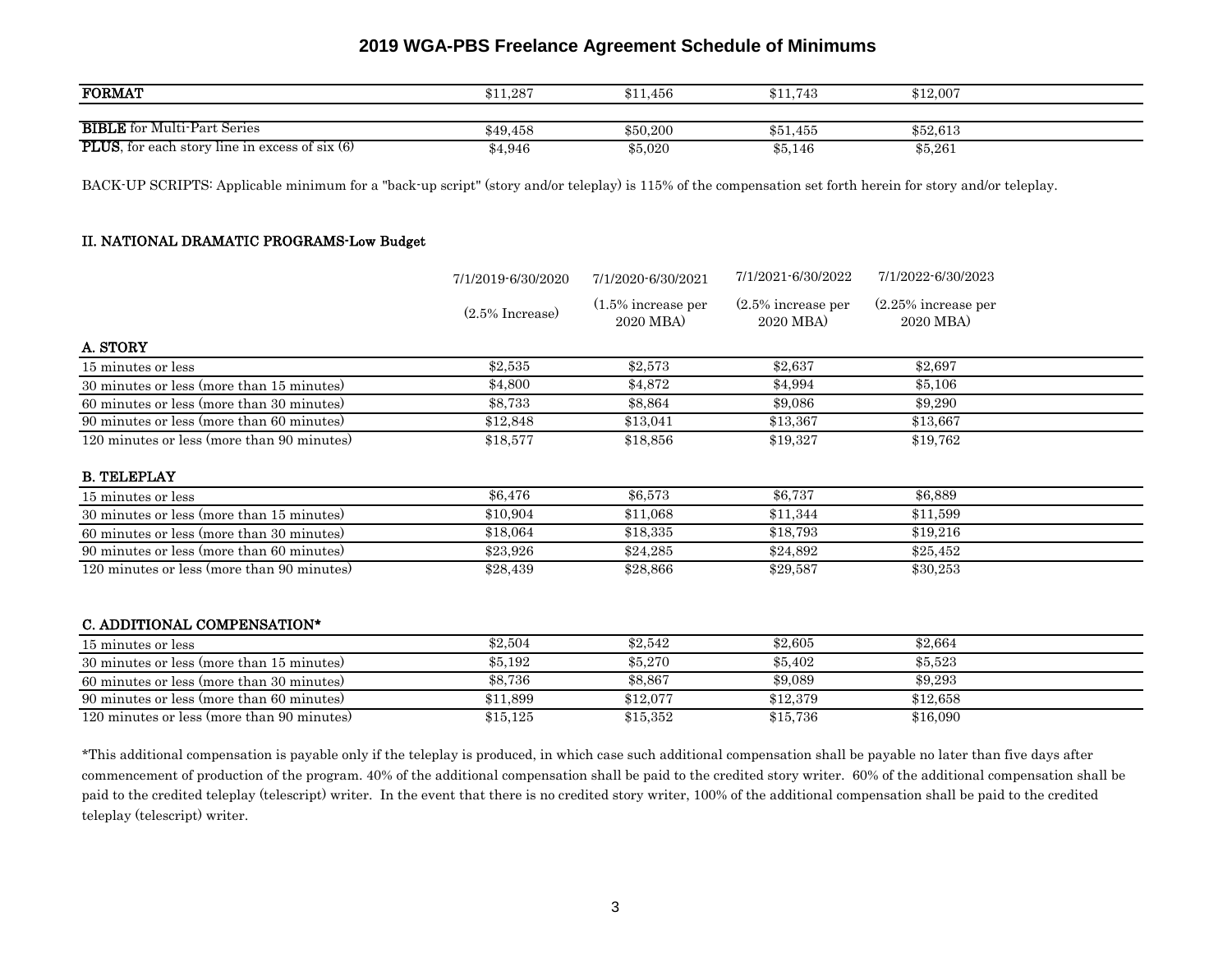### TOTAL COMPENSATION (A+B+C)

| 15 minutes or less                                       | \$11,515           | \$11,688                           | \$11,980                           | \$12,249                            |  |
|----------------------------------------------------------|--------------------|------------------------------------|------------------------------------|-------------------------------------|--|
| 30 minutes or less (more than 15 minutes)                | \$20,896           | \$21,209                           | \$21,740                           | \$22,229                            |  |
| 60 minutes or less (more than 30 minutes)                | \$35,533           | \$36,066                           | \$36,967.64                        | \$37,799                            |  |
| 90 minutes or less (more than 60 minutes)                | \$48,672           | \$49,402                           | \$50,637                           | \$51,776                            |  |
| 120 minutes or less (more than 90 minutes)               | \$62,141           | \$63,073                           | \$64,650                           | \$66,105                            |  |
|                                                          | 7/1/2019-6/30/2020 | 7/1/2020-6/30/2021                 | 7/1/2021-6/30/2022                 | 7/1/2022-6/30/2023                  |  |
|                                                          | $(2.5\%$ Increase) | $(1.5\%$ increase per<br>2020 MBA) | $(2.5\%$ increase per<br>2020 MBA) | $(2.25\%$ increase per<br>2020 MBA) |  |
| <b>REWRITE</b>                                           |                    |                                    |                                    |                                     |  |
| 15 minutes or less                                       | \$2,575            | \$2,614                            | \$2,679                            | \$2,739                             |  |
| 30 minutes or less (more than 15 minutes)                | \$4,582            | \$4,651                            | \$4,767                            | \$4,874                             |  |
| 60 minutes or less (more than 30 minutes)                | \$8,401            | \$8,527                            | \$8,740                            | \$8,937                             |  |
| 90 minutes or less (more than 60 minutes)                | \$12,406           | \$12,592                           | \$12,907                           | \$13,197                            |  |
| 120 minutes or less (more than 90 minutes)               | \$17,969           | \$18,239                           | \$18,694                           | \$19,115                            |  |
| <b>POLISH</b>                                            |                    |                                    |                                    |                                     |  |
| 15 minutes or less                                       | \$1,284            | \$1,303                            | \$1,336                            | \$1,366                             |  |
| 30 minutes or less (more than 15 minutes)                | \$2,283            | \$2,317                            | \$2,375                            | \$2,429                             |  |
| 60 minutes or less (more than 30 minutes)                | \$4,210            | \$4,273                            | \$4,380                            | \$4,479                             |  |
| 90 minutes or less (more than 60 minutes)                | \$6,214            | \$6,307                            | \$6,465                            | \$6,610                             |  |
| 120 minutes or less (more than 90 minutes)               | \$8,992            | \$9,127                            | \$9,355                            | \$9,566                             |  |
| PLOT OUTLINE - Narrative Synopsis of Story               |                    |                                    |                                    |                                     |  |
| 15 minutes or less                                       | \$1,226            | \$1,244                            | \$1,275                            | \$1,304                             |  |
| 30 minutes or less (more than 15 minutes)                | \$2,121            | \$2,153                            | \$2,207                            | \$2,256                             |  |
| 60 minutes or less (more than 30 minutes)                | \$3,859            | \$3,917                            | \$4,015                            | \$4,105                             |  |
| 75 minutes or less (more than 60 minutes)                | \$5,039            | \$5,115                            | \$5,242                            | \$5,360                             |  |
| 90 minutes or less (more than 60 minutes)                | \$5,686            | \$5,771                            | \$5,916                            | \$6,049                             |  |
| 120 minutes or less (more than 90 minutes)               | \$8,248            | \$8,372                            | \$8,581                            | \$8,774                             |  |
| <b>FORMAT</b>                                            | \$8,461            | \$8,588                            | \$8,803                            | \$9,001                             |  |
| <b>BIBLE</b> for Multi-Part Series                       | \$37,078           | \$37,634                           | \$38,575                           | \$39,443                            |  |
| <b>PLUS</b> , for each story line in excess of six $(6)$ | \$3,706            | \$3,762                            | \$3.856                            | \$3.942                             |  |

BACK-UP SCRIPTS: Applicable minimum for a "back-up script" (story and/or teleplay) is 115% of the compensation set forth herein for story and/or teleplay.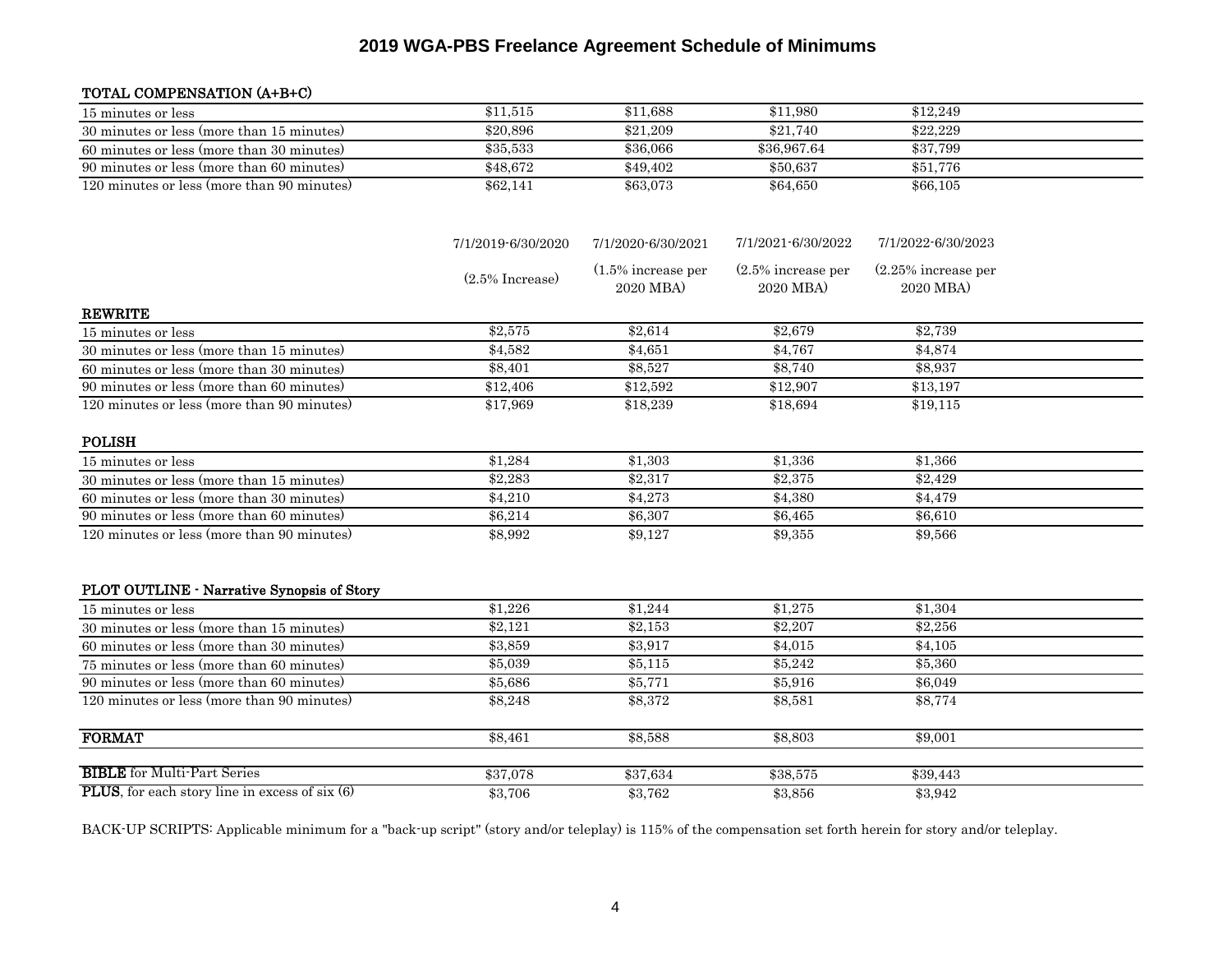#### III. WEEK TO WEEK AND TERM EMPLOYMENT

|                                                       | 7/1/2019-6/30/2020                       | 7/1/2020-6/30/2021                                       | 7/1/2021-6/30/2022                                      | 7/1/2022-6/30/2023                                        |  |
|-------------------------------------------------------|------------------------------------------|----------------------------------------------------------|---------------------------------------------------------|-----------------------------------------------------------|--|
|                                                       | $(2.5\%$ Increase)                       | $(1.5\%$ increase per<br>2020 MBA                        | $(2.5\%$ increase per<br>2020 MBA                       | $(2.25\%$ increase per<br>2020 MBA)                       |  |
| <b>Writer Weekly Compensation</b>                     |                                          |                                                          |                                                         |                                                           |  |
| Week to Week                                          | \$4,749                                  | \$4,820                                                  | \$4,941                                                 | \$5,052                                                   |  |
| 6 out of 6 weeks                                      | \$4,749                                  | \$4,820                                                  | \$4,941                                                 | \$5,052                                                   |  |
| 14 out of 14 weeks guarantee                          | \$4,410                                  | \$4,476                                                  | \$4,588                                                 | \$4,691                                                   |  |
| 20 out of 26 weeks guarantee                          | \$4,068                                  | \$4,129                                                  | \$4,232                                                 | \$4,327                                                   |  |
| 40 out of 52 weeks guarantee                          | \$3,723                                  | \$3,779                                                  | \$3,873                                                 | \$3,960                                                   |  |
|                                                       | 7/1/2019-6/30/2020<br>$(2.5\%$ Increase) | 7/1/2020-6/30/2021<br>$(1.5\%$ increase per<br>2020 MBA) | 7/1/2021-6/30/2022<br>$(2.5\%$ increase per<br>2020 MBA | 7/1/2022-6/30/2023<br>$(2.25\%$ increase per<br>2020 MBA) |  |
| A. Applicable Program Minimums - One Program per week |                                          |                                                          |                                                         |                                                           |  |
| Segment Length                                        |                                          |                                                          |                                                         |                                                           |  |
| 5 minutes                                             | \$1,935                                  | \$1,964                                                  | \$2,013                                                 | \$2,058                                                   |  |
| 10 minutes                                            | \$3,851                                  | \$3,909                                                  | \$4,006                                                 | \$4,097                                                   |  |
| 15 minutes                                            | \$5,437                                  | \$5,519                                                  | \$5,657                                                 | \$5,784                                                   |  |
| 30 minutes                                            | \$11,802                                 | \$11,979                                                 | \$12,279                                                | \$12,555                                                  |  |
| 45 minutes                                            | \$12,793                                 | \$12,985                                                 | \$13,310                                                | \$13,609                                                  |  |
| 60 minutes                                            | \$16,225                                 | \$16,468                                                 | \$16,880                                                | \$17,260                                                  |  |
| 75 minutes                                            | \$18,889                                 | \$19,172                                                 | \$19,652                                                | \$20,094                                                  |  |
| 90 minutes                                            | \$22,121                                 | \$22,453                                                 | \$23,014                                                | \$23,532                                                  |  |

#### One Program Per Week Minimum Variety Show Commitment

If all writers on a once-a-week variety or magazine series are employed under a contract for guaranteed employment in cycles of thirteen (13) or more weeks, the applicable weekly minimum for each writer is:

| \$4,346<br>\$4,455<br>\$4,282 | \$4,555 |
|-------------------------------|---------|
|-------------------------------|---------|

and the aggregate minimum compensation for each program is:

| # of Writers | % of Applicable Minimum Program Fee |
|--------------|-------------------------------------|
|              | 100%                                |
|              | 150%                                |
| З            | 175%                                |
|              | 200%                                |

Plus 25% for each additional writer.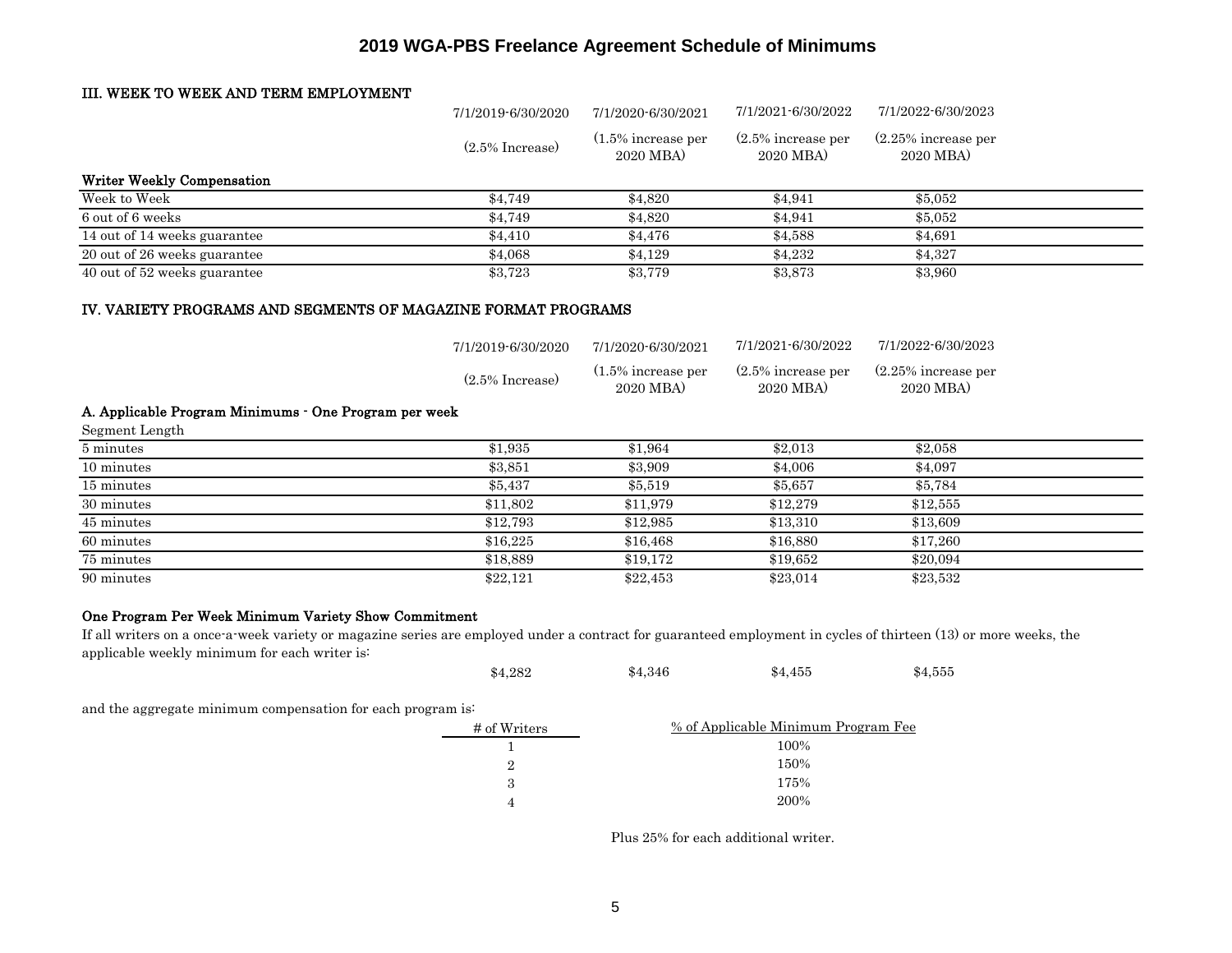#### B. Five Programs Per Week, Minimum Variety or Magazine Show Commitment

If all writers on a five per-week variety or magazine show are employed under a contract providing for guaranteed employement in cycles of thirteen (13) or more weeks, the aggregate minimum compensation for each weekly unit of programs is as follows:

#### Program Length

|                    | 1        | $\overline{2}$ | $\underline{\mathbf{3}}$ | $\overline{\mathbf{4}}$ | $\overline{5}$ |
|--------------------|----------|----------------|--------------------------|-------------------------|----------------|
| 10 min.            |          |                |                          |                         |                |
| 7/1/2019-6/30/2020 | \$11,981 | \$13,013       | \$15,197                 |                         |                |
| 7/1/2020-6/30/2021 | \$12,161 | \$13,208       | \$15,425                 |                         |                |
| 7/1/2021-6/30/2022 | \$12,465 | \$13,538       | \$15,811                 |                         |                |
| 7/1/2022-6/30/2023 | \$12,745 | \$13,843       | \$16,166                 |                         |                |
| 15 min.            |          |                |                          |                         |                |
| 7/1/2019-6/30/2020 |          | \$16,708       | \$18,874                 | \$21,046                |                |
| 7/1/2020-6/30/2021 |          | \$16,959       | \$19,157                 | \$21,362                |                |
| 7/1/2021-6/30/2022 |          | \$17,383       | \$19,636                 | \$21,896                |                |
| 7/1/2022-6/30/2023 |          | \$17,774       | \$20,078                 | \$22,388                |                |
| 30 min.            |          |                |                          |                         |                |
| 7/1/2019-6/30/2020 |          |                | \$28,209                 | \$30,513                | \$33,645       |
| 7/1/2020-6/30/2021 |          |                | \$28,632                 | \$30,971                | \$34,150       |
| 7/1/2021-6/30/2022 |          |                | \$29,348                 | \$31,745                | \$35,003       |
| 7/1/2022-6/30/2023 |          |                | \$30,008                 | \$32,459                | \$35,791       |
| 60 min.            |          |                |                          |                         |                |
| 7/1/2019-6/30/2020 |          |                |                          | \$53,159                | \$55,863       |
| 7/1/2020-6/30/2021 |          |                |                          | \$53,956                | \$56,701       |
| 7/1/2021-6/30/2022 |          |                |                          | \$55,305                | \$58,118       |
| 7/1/2022-6/30/2023 |          |                |                          | \$56,550                | \$59,426       |

If fewer writers are employed than are provided for above, then the lowest minimum specified with respect to the applicable program length shall be the aggregate minimum for the writers employed. If more writers are employed than are provided for in the above schedule with respect to a particular program length, then the aggregate minimum for all writers combined shall be the hightest minimum specified for said program length increased by the then current applicable weekly minimum for each additional writer. The applicable weekly minimum for each writer is:

| 7/1/2019-6/30/2020 | 7/1/2020-6/30/2021                 | 7/1/2021-6/30/2022                 | 7/1/2022-6/30/2023                  |  |
|--------------------|------------------------------------|------------------------------------|-------------------------------------|--|
| $(2.5\%$ Increase) | $(1.5\%$ increase per<br>2020 MBA) | $(2.5\%$ increase per<br>2020 MBA) | $(2.25\%$ increase per<br>2020 MBA) |  |
| \$4.282            | \$4.346                            | \$4.455                            | \$4.555                             |  |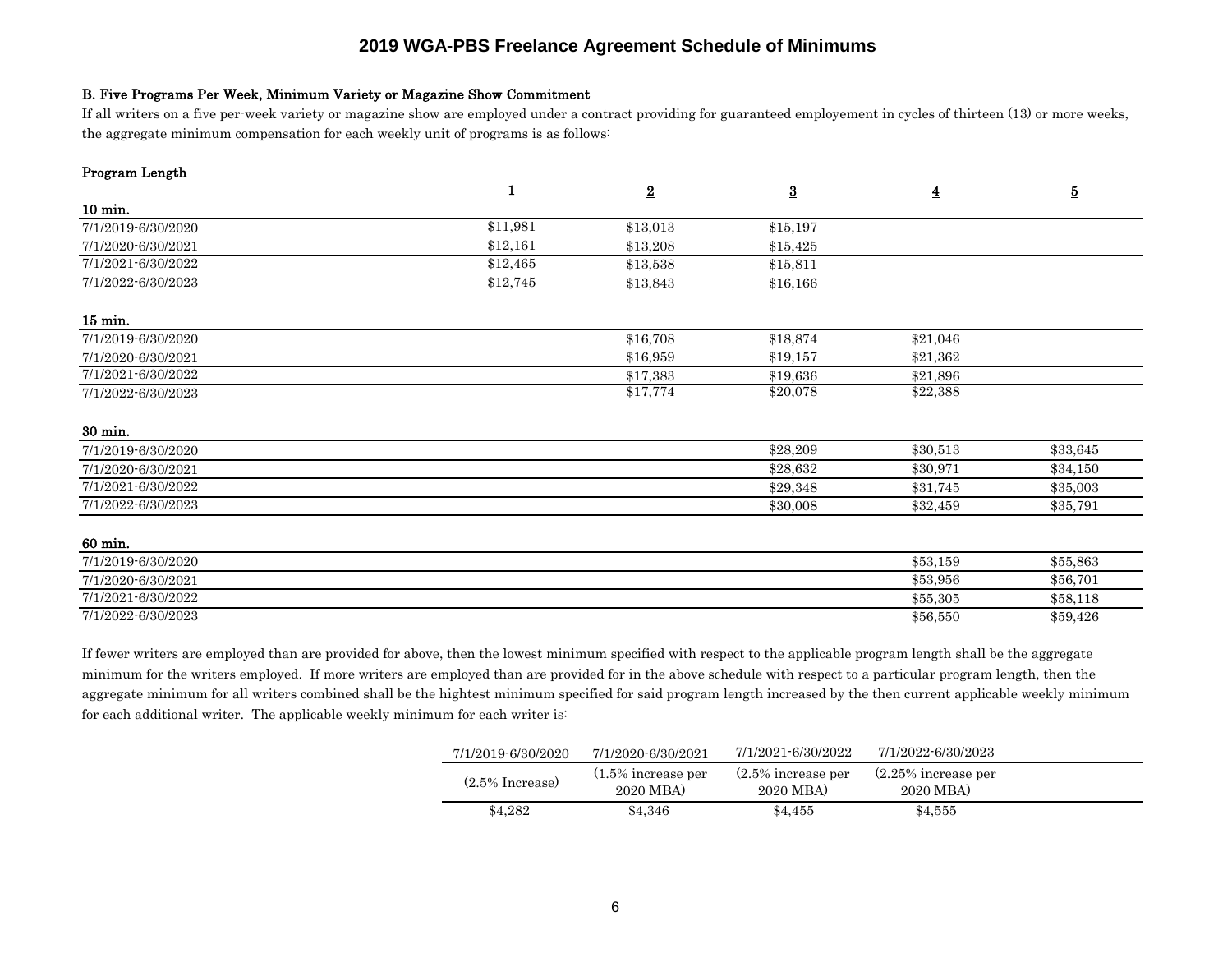#### C. Discounts for Non-Cancellable Contracts Applicable to A and B Above

For any writer who is employed under a term contract non-cancellable for thirteen (13) or more weeks, the applicable weekly minimum is subject to a ten percent (10%) discount. For any writer who is employed under a term contract non-cancellable for twenty-six (26) or more weeks, the applicable weekly minimum is subject to a twenty percent (20%) discount. If all of the writers on a variety series are employed under term contracts non-cancellable for twenty-six (26) or more weeks, the applicable program minimums are subject to a twenty percent (20%) discount.

#### D. Minimums for Pre-Production Periods - For Writers Employed Under Minimum Variety Show Commitments Applicable to A and B Above

| Compensation per week  | 7/1/2019-6/30/2020 | 7/1/2020-6/30/2021                 | 7/1/2021-6/30/2022                 | 7/1/2022-6/30/2023                  |
|------------------------|--------------------|------------------------------------|------------------------------------|-------------------------------------|
|                        | $(2.5\%$ Increase) | $(1.5\%$ increase per<br>2020 MBA) | $(2.5\%$ increase per<br>2020 MBA) | $(2.25\%$ increase per<br>2020 MBA) |
| First and Second weeks | \$2,994            | \$3,039                            | \$3.115                            | \$3.185                             |
| Third and Fourth weeks | \$3.428            | \$3.479                            | \$3,566                            | \$3.647                             |
| Fifth and Sixth weeks  | \$3,855            | \$3,913                            | \$4.011                            | \$4.101                             |
| Thereafter             | \$4,285            | \$4,349                            | \$4,458                            | \$4,558                             |

#### E. Applicable Time Period - Applicable only to A and B Above

Where less than fifty percent (50%) of a variety program consists of material written by writers, the applicable minimum shall be 75% of the applicable minimum for the length of the entire program.

#### F. Sketch and Lyric Minimums Sketch Minimums  $$3,191$   $$3,239$   $$3,320$   $$3,395$ <u>Lyrics - Unaccompanied by Music 53,145</u> \$3,145 \$3,192 \$3,272 \$3,346

#### Segments of Magazine Type Programs (other than Variety)

Minimum compensation for each writer shall not be less than the applicable minimum set forth in this agreement for a program of a length equivalent to each segment. Difference in length of segment shall be compensated for on a straight pro-rata basis and no payment to any writer can be less than 15-minute program length minimum. The rate is pegged to whether the program is high or low budget, special interest, national, etc. Note this does not apply to drama. If, however, a magazine segment includes dramatic portions the minimum payment shall be the dramatic rate equivalent to the length of the segment, but in no event shall the payment be less than 15 minute dramatic rate.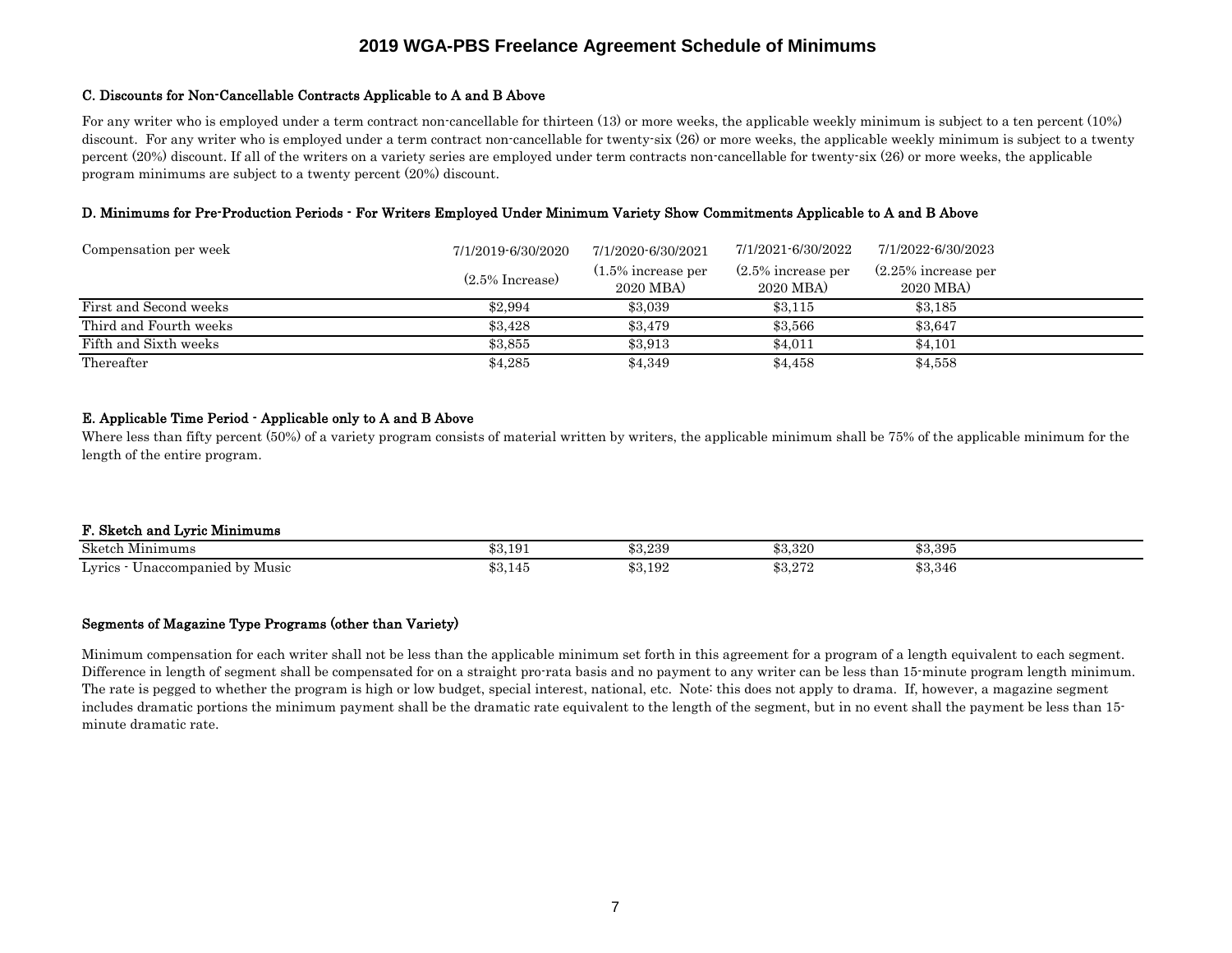#### V. DOCUMENTARY, PUBLIC AFFAIRS AND NEWS PROGRAMS

| 7/1/2019-6/30/2020 | 7/1/2020-6/30/2021                 | 7/1/2021-6/30/2022                 | 7/1/2022-6/30/2023                  |
|--------------------|------------------------------------|------------------------------------|-------------------------------------|
| $(2.5\%$ Increase) | $(1.5\%$ increase per<br>2020 MBA) | $(2.5\%$ increase per<br>2020 MBA) | $(2.25\%$ increase per<br>2020 MBA) |

#### A. Minimum Compensation

(1) Story and Telescript where the same writer or writers prepare both, for all covered programs as set forth in Paragraph (4) News Programs

| Low Budget:                        |          |          |          |          |  |
|------------------------------------|----------|----------|----------|----------|--|
| 10 minutes or less                 | \$4,287  | \$4,351  | \$4.460  | \$4,560  |  |
| 15 minutes or less (more than 10)  | \$6.225  | \$6,318  | \$6,476  | \$6.622  |  |
| 30 minutes or less (more than 15)  | \$10,377 | \$10,533 | \$10.796 | \$11,039 |  |
| 60 minutes or less (more than 30)  | \$19.677 | \$19.972 | \$20,471 | \$20,932 |  |
| 90 minutes or less (more than 60)  | \$28,898 | \$29,331 | \$30,065 | \$30.741 |  |
| 120 minutes or less (more than 90) | \$38,155 | \$38,727 | \$39,696 | \$40,589 |  |

#### High Budget:

| 10 minutes or less                 | \$5,024  | \$5,099  | \$5,227  | \$5,344  |  |
|------------------------------------|----------|----------|----------|----------|--|
| 15 minutes or less (more than 10)  | \$7,336  | \$7.446  | \$7.632  | \$7.804  |  |
| 30 minutes or less (more than 15)  | \$13.416 | \$13.617 | \$13.958 | \$14.272 |  |
| 60 minutes or less (more than 30)  | \$24,405 | \$24,771 | \$25,390 | \$25,962 |  |
| 90 minutes or less (more than 60)  | \$35,383 | \$35,914 | \$36,812 | \$37.640 |  |
| 120 minutes or less (more than 90) | \$46,358 | \$47,053 | \$48,230 | \$49.315 |  |

#### (2) Story Only (except as set forth in Paragraph (4) News Programs)

#### Low Budget:

| 10 minutes or less                 | \$1.242  | \$1.261  | \$1.292  | \$1.321  |  |
|------------------------------------|----------|----------|----------|----------|--|
| 15 minutes or less (more than 10)  | \$1.826  | \$1,853  | \$1,900  | \$1.942  |  |
| 30 minutes or less (more than 15)  | \$3,024  | \$3,069  | \$3.146  | \$3,217  |  |
| 60 minutes or less (more than 30)  | \$5,717  | \$5,803  | \$5,948  | \$6,082  |  |
| 90 minutes or less (more than 60)  | \$8.435  | \$8,562  | \$8.776  | \$8,973  |  |
| 120 minutes or less (more than 90) | \$11,133 | \$11,300 | \$11,582 | \$11,843 |  |

#### High Budget:

| 10 minutes or less                 | \$1,380  | \$1.401  | \$1,436  | \$1,468  |  |
|------------------------------------|----------|----------|----------|----------|--|
| 15 minutes or less (more than 10)  | \$2.018  | \$2,048  | \$2,099  | \$2.147  |  |
| 30 minutes or less (more than 15)  | \$3,634  | \$3.689  | \$3,781  | \$3,866  |  |
| 60 minutes or less (more than 30)  | \$6,851  | \$6,954  | \$7.128  | \$7,288  |  |
| 90 minutes or less (more than 60)  | \$10.044 | \$10.195 | \$10.450 | \$10.685 |  |
| 120 minutes or less (more than 90) | \$13,230 | \$13,428 | \$13,764 | \$14,074 |  |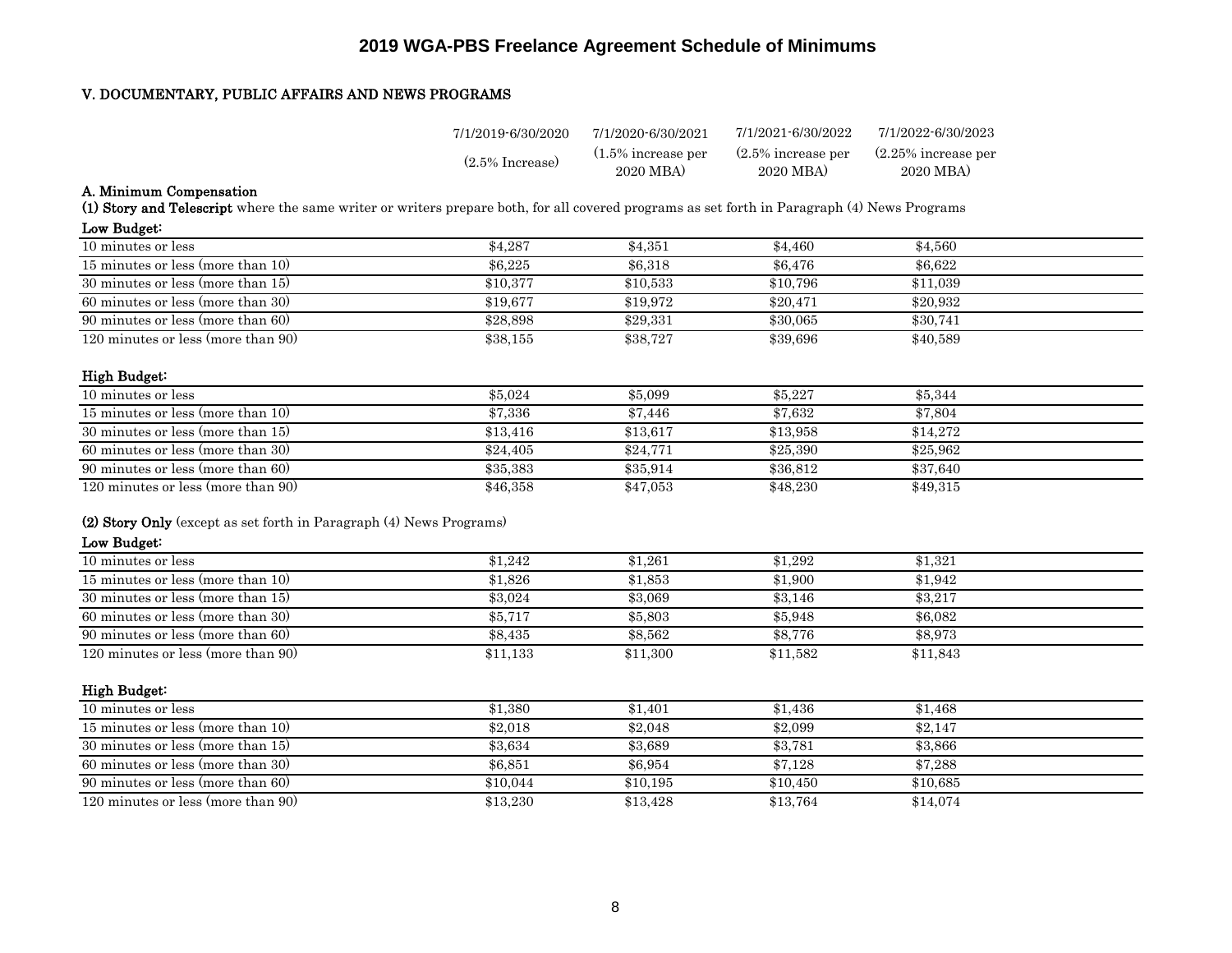|                                                                                                                   | 7/1/2019-6/30/2020 | 7/1/2020-6/30/2021                 | 7/1/2021-6/30/2022                 | 7/1/2022-6/30/2023                  |  |
|-------------------------------------------------------------------------------------------------------------------|--------------------|------------------------------------|------------------------------------|-------------------------------------|--|
|                                                                                                                   | $(2.5\%$ Increase) | $(1.5\%$ increase per<br>2020 MBA) | $(2.5\%$ increase per<br>2020 MBA  | $(2.25\%$ increase per<br>2020 MBA) |  |
| (3) Telescript Only (except as set forth in Paragraph (4) News Programs)                                          |                    |                                    |                                    |                                     |  |
| Low Budget:                                                                                                       |                    |                                    |                                    |                                     |  |
| 10 minutes or less                                                                                                | \$3,158            | \$3,205                            | \$3,286                            | \$3,359                             |  |
| 15 minutes or less (more than 10)                                                                                 | \$4,610            | \$4,679                            | \$4,796                            | \$4,904                             |  |
| 30 minutes or less (more than 15)                                                                                 | \$7,866            | \$7,984                            | \$8,184                            | \$8,368                             |  |
| 60 minutes or less (more than 30)                                                                                 | \$14,989           | \$15,214                           | \$15,594                           | \$15,945                            |  |
| 90 minutes or less (more than 60)                                                                                 | \$22,149           | \$22,481                           | \$23,043                           | \$23,562                            |  |
| 120 minutes or less (more than 90)                                                                                | \$29,301           | \$29,741                           | \$30,484                           | \$31,170                            |  |
| High Budget:                                                                                                      |                    |                                    |                                    |                                     |  |
| 10 minutes or less                                                                                                | \$4,318            | \$4,383                            | \$4,492                            | \$4,593                             |  |
| 15 minutes or less (more than 10)                                                                                 | \$6,298            | \$6,392                            | \$6,552                            | \$6,700                             |  |
| 30 minutes or less (more than 15)                                                                                 | \$10,460           | \$10,617                           | \$10,882                           | \$11,127                            |  |
| 60 minutes or less (more than 30)                                                                                 | \$19,850           | \$20,148                           | $\overline{$}20,651$               | $\sqrt{$21,116}$                    |  |
| 90 minutes or less (more than 60)                                                                                 | \$25,789           | \$26,176                           | \$26,830                           | \$27,434                            |  |
| 120 minutes or less (more than 90)                                                                                | \$38,582           | \$39,161                           | \$40,140                           | \$41,043                            |  |
|                                                                                                                   | 7/1/2019-6/30/2020 | 7/1/2020-6/30/2021                 | 7/1/2021-6/30/2022                 | 7/1/2022-6/30/2023                  |  |
|                                                                                                                   | $(2.5\%$ Increase) | (1.5% increase per<br>2020 MBA)    | $(2.5\%$ increase per<br>2020 MBA) | $(2.25\%$ increase per<br>2020 MBA) |  |
| (4) News Programs - (a) Commercial                                                                                |                    |                                    |                                    |                                     |  |
| (1) On news programs broadcast as a strip (5) times per week, the minimum basic compensation shall be as follows: |                    |                                    |                                    |                                     |  |
| Low Budget: 1 telecast per day                                                                                    |                    |                                    |                                    |                                     |  |
| 5 minutes or less                                                                                                 | \$1,704            | \$1,730                            | \$1,773                            | \$1,813                             |  |
| 10 minutes or less                                                                                                | \$2,242            | \$2,276                            | $\overline{$}2,333$                | \$2,385                             |  |
| 15 minutes or less                                                                                                | \$2,823            | \$2,865                            | \$2,937                            | \$3,003                             |  |
| 30 minutes or less                                                                                                | \$3,535            | \$3,588                            | \$3,678                            | \$3,760                             |  |
| 60 minutes or less                                                                                                | \$4,296            | \$4,360                            | \$4,469                            | \$4,570                             |  |
| 90 minutes or less                                                                                                | \$5,072            | \$5,148                            | \$5,277                            | \$5,396                             |  |
| 120 minutes or less                                                                                               | \$5,838            | \$5,926                            | \$6,074                            | \$6,210                             |  |
| High Budget:                                                                                                      |                    |                                    |                                    |                                     |  |
| 5 minutes or less                                                                                                 | \$2,772            | \$2,814                            | \$2,884                            | \$2,949                             |  |
| 10 minutes or less                                                                                                | \$3,723            | \$3,779                            | \$3,873                            | \$3,960                             |  |
| 15 minutes or less                                                                                                | \$4,326            | \$4,391                            | \$4,501                            | \$4,602                             |  |
| 30 minutes or less                                                                                                | \$5,120            | \$5,197                            | \$5,327                            | \$5,460                             |  |
| 60 minutes or less                                                                                                | \$6,178            | \$6,271                            | \$6,427                            | \$6,588                             |  |
| 90 minutes or less                                                                                                | \$7,238            | \$7,347                            | \$7,530                            | \$7,718                             |  |
| 120 minutes or less                                                                                               | \$8,295            | \$8,419                            | \$8,630                            | \$8,846                             |  |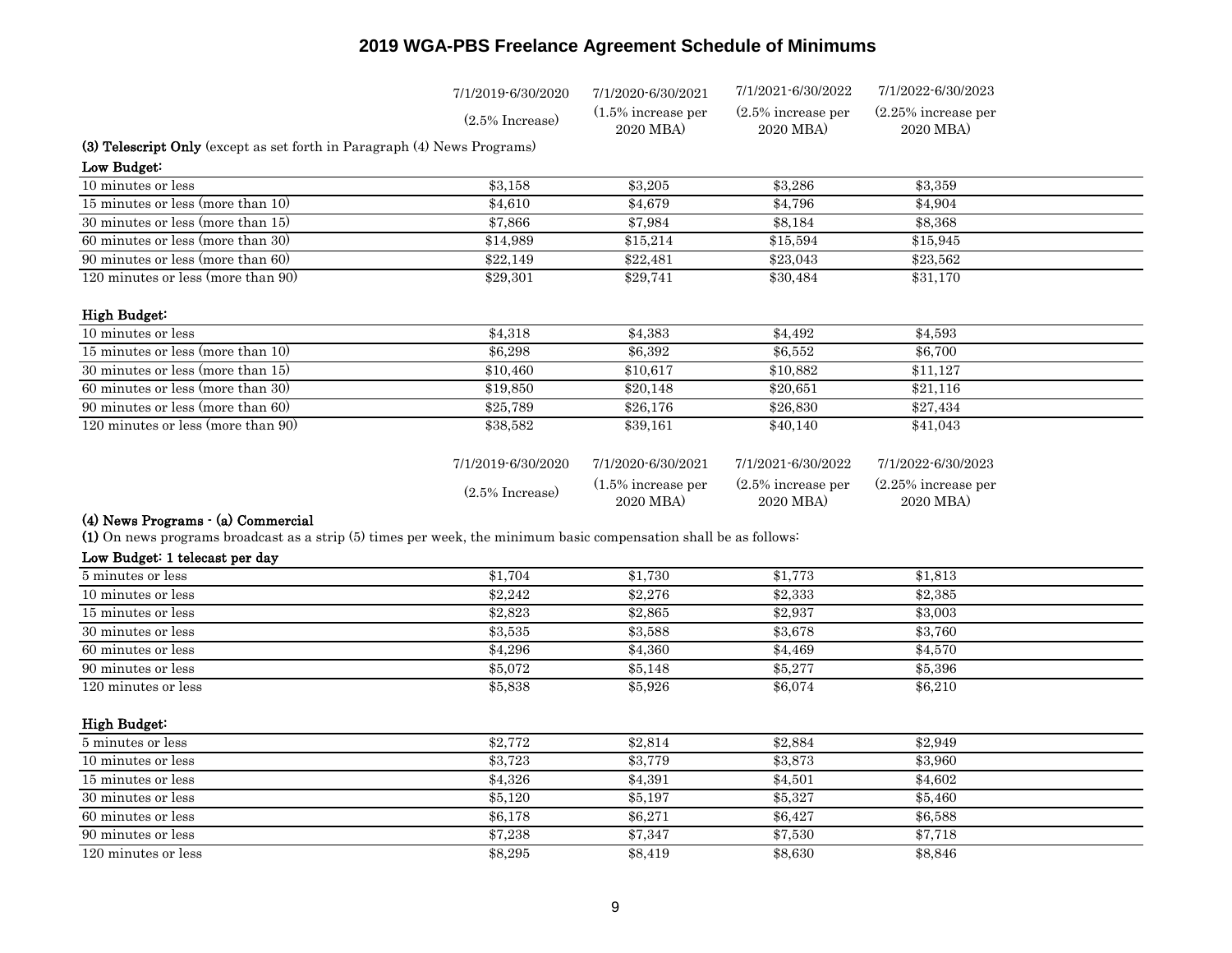(2) On news programs broadcast as a strip or as part of a strip, one (1), two (2), three (3), four (4), six (6), or seven (7) times per week, the applicable minimum compenstaion payable shall be computed as a percentage of the applicable minium compensation for programs broadcast five (5) times per week, in accordance with the following schedule:

| Programs Broadcast | Applicable Percentage |
|--------------------|-----------------------|
| 1 time per week    | 25%                   |
| 2 times per week   | 40%                   |
| 3 times per week   | 60%                   |
| 4 times per week   | 80%                   |
| 6 times per week   | 120%                  |
| 7 times per week   | 140%                  |

|                    | 7/1/2019-6/30/2020 | 7/1/2020-6/30/2021                | 7/1/2021-6/30/2022                 | 7/1/2022-6/30/2023                  |
|--------------------|--------------------|-----------------------------------|------------------------------------|-------------------------------------|
|                    | $(2.5\%$ Increase) | $(1.5\%$ increase per<br>2020 MBA | $(2.5\%$ increase per<br>2020 MBA) | $(2.25\%$ increase per<br>2020 MBA) |
| 5 minutes or less  | \$1,694            | \$1,719                           | \$1,762                            | \$1,802                             |
| 10 minutes or less | \$3,369            | \$3,420                           | \$3,505                            | \$3,584                             |
| 15 minutes or less | \$4,761            | \$4,832                           | \$4,953                            | \$5,065                             |
| 30 minutes or less | \$9,515            | \$9,658                           | \$9,899                            | \$10,122                            |
| 45 minutes or less | \$11.200           | \$11,368                          | \$11,652                           | \$11,914                            |
| 60 minutes or less | \$14,272           | \$14,486                          | \$14,848                           | \$15,182                            |
| 75 minutes or less | \$16,514           | \$16.762                          | \$17,181                           | \$17,567                            |
| 90 minutes or less | \$20,156           | \$20,458                          | \$20,970                           | \$21,442                            |

### B. Narrative Synopsis of Story

(1) The minimum compensation for the preparation of such synopsis shall be:

| 15 minutes | 31,466  | \$1,488 | \$1,525 | \$1.560 |  |
|------------|---------|---------|---------|---------|--|
| 30 minutes | \$2,432 | \$2,468 | \$2,530 | \$2,587 |  |
| 60 minutes | \$4,608 | \$4,677 | \$4,794 | \$4,902 |  |
| 90 minutes | \$6,783 | \$6,885 | \$7,057 | \$7,216 |  |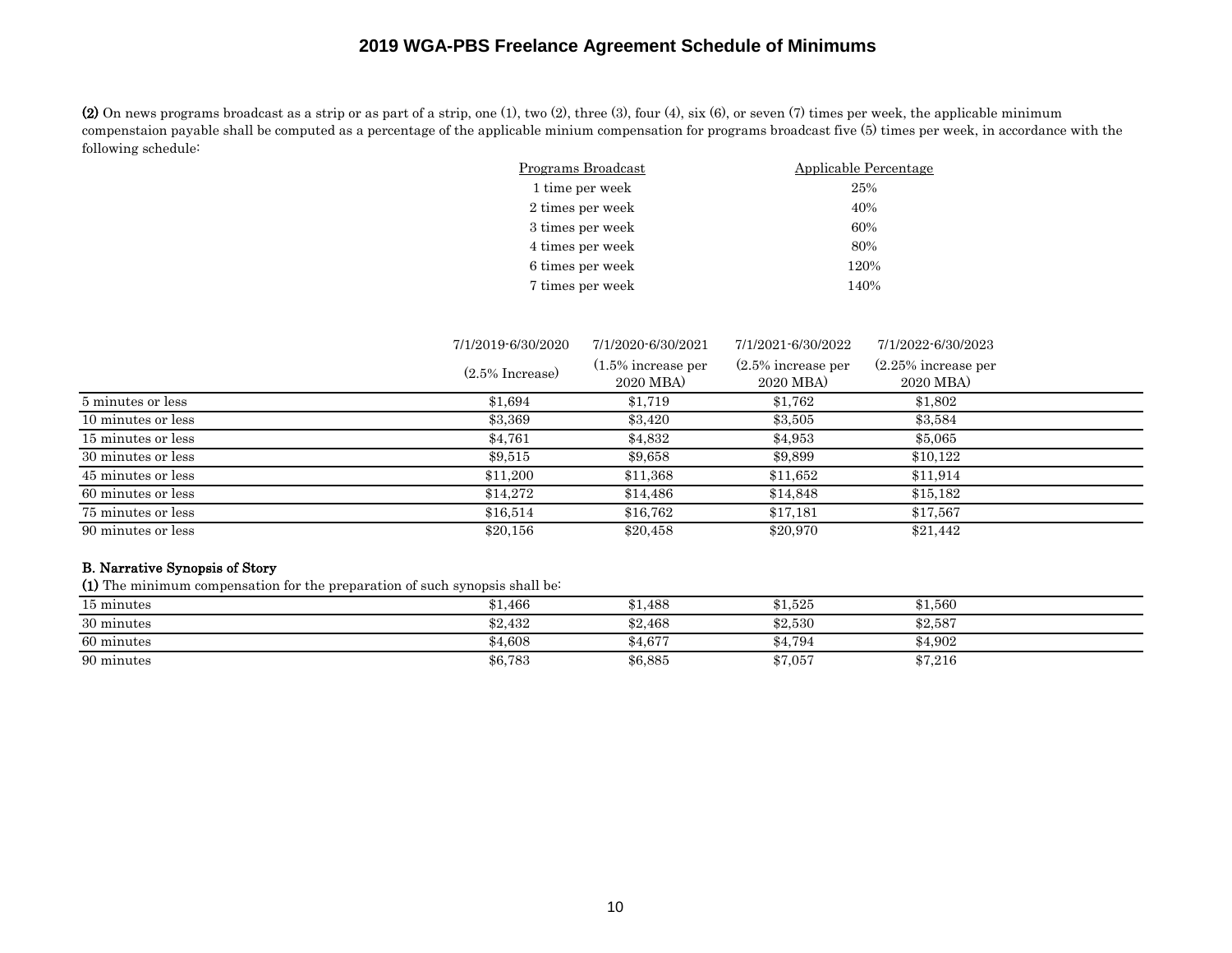| 7/1/2019-6/30/2020 | 7/1/2020-6/30/2021    | 7/1/2021-6/30/2022    | 7/1/2022-6/30/2023     |
|--------------------|-----------------------|-----------------------|------------------------|
| $(2.5\%$ Increase) | $(1.5\%$ increase per | $(2.5\%$ increase per | $(2.25\%$ increase per |
|                    | 2020 MBA)             | 2020 MBA)             | 2020 MBA)              |

#### C. Rewrite or Polish Minimum Compensation for Documentary and Public Affairs Programs

Producer shall not pay less than the following minimum compensation with respect to rewrites and polishes:<br>Low Budget:

| Low Budget:                        |          |          |          |          |  |
|------------------------------------|----------|----------|----------|----------|--|
| 15 minutes or less (more than 10)  | \$2,305  | \$2,340  | \$2,398  | \$2.452  |  |
| 30 minutes or less (more than 15)  | \$3,935  | \$3,994  | \$4.094  | \$4,186  |  |
| 60 minutes or less (more than 30)  | \$7.248  | \$7.357  | \$7.541  | \$7.710  |  |
| 90 minutes or less (more than 60)  | \$11.078 | \$11.244 | \$11.525 | \$11.785 |  |
| 120 minutes or less (more than 90) | \$14,852 | \$15,075 | \$15,452 | \$15,799 |  |

#### High Budget:

| 15 minutes or less (more than 10)  | \$3.145  | \$3.192  | \$3,272  | \$3,346  |  |
|------------------------------------|----------|----------|----------|----------|--|
| 30 minutes or less (more than 15)  | \$5,240  | \$5,319  | \$5.452  | \$5,574  |  |
| 60 minutes or less (more than 30)  | \$9.916  | \$10.065 | \$10,316 | \$10.548 |  |
| 90 minutes or less (more than 60)  | \$14.614 | \$14.833 | \$15,204 | \$15,546 |  |
| 120 minutes or less (more than 90) | \$19,303 | \$19,593 | \$20,082 | \$20,534 |  |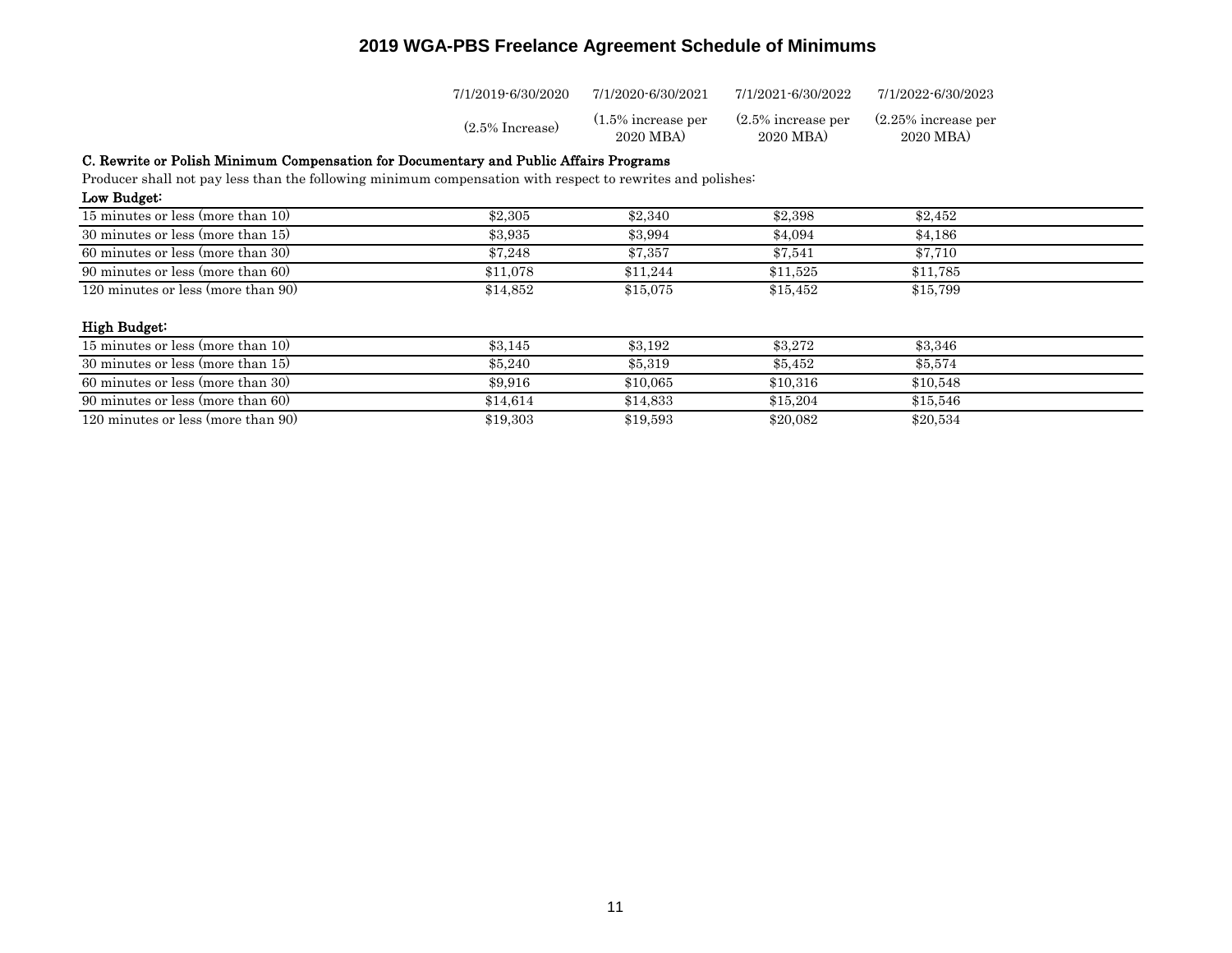#### VI. CHILDREN'S, SPECIAL INTEREST, AND REGIONAL PROGRAM RATES

A. The minimum compensation payable under this agreement to acquire literary material for or to employ writers to write programs in the following categories shall be determined by applying the percentage indicated to the minimum applicable compensation rates in paragraphs I, II, IV, and V of this Schedule A:

1. Regional Programs- 75% of the minimum compensation applicable to national programs;

2. Special Interest Programs- 75% of the minimum compensation applicable to national programs;

3. \*Children's Programs- 75% of the minimum compensation applicable to national program (\*not applicable to children's programs which are produced for broadcast during the hours of 7:30 p.m. to 11:00 p.m. Monday through Saturday or 7:00 p.m. to 11:00 p.m. on Sunday).

NOTE: Non-Dramatic Children's Programs which have some dramatic elements such as "Captain Kangaroo" and "Sesame Street" shall use the following rates, when no other rate is applicable. Questions arising from such use shall be referred to the Program Committee.

| <b>Story and Teleplay</b> | 7/1/2019-6/30/2020 | 7/1/2020-6/30/2021                | 7/1/2021-6/30/2022                | 7/1/2022-6/30/2023                  |  |
|---------------------------|--------------------|-----------------------------------|-----------------------------------|-------------------------------------|--|
|                           | $(2.5\%$ Increase) | $(1.5\%$ increase per<br>2020 MBA | $(2.5\%$ increase per<br>2020 MBA | $(2.25\%$ increase per<br>2020 MBA) |  |
| 5 minutes                 | \$1,696            | \$1,721                           | \$1,764                           | \$1,804                             |  |
| 10 minutes                | \$3,369            | \$3,420                           | \$3,505                           | \$3,584                             |  |
| 15 minutes                | \$4,767            | \$4,839                           | \$4,959                           | \$5,071                             |  |
| 30 minutes                | \$9,530            | \$9,673                           | \$9,915                           | \$10,138                            |  |
| 45 minutes                | \$11,202           | \$11,370                          | \$11,654                          | \$11,917                            |  |
| 60 minutes                | \$14,281           | \$14,495                          | \$14,858                          | \$15,192                            |  |
| 75 minutes                | \$16,533           | \$16,781                          | \$17,201                          | \$17,588                            |  |
| 90 minutes                | \$20,165           | \$20,467                          | \$20,979                          | \$21,451                            |  |
| <b>Story Only</b>         |                    |                                   |                                   |                                     |  |
|                           | $+ - - -$          | $+ - - -$                         | $- - -$                           | $+ - - -$                           |  |

| 5 minutes  | \$722   | \$733   | \$751   | \$768   |  |
|------------|---------|---------|---------|---------|--|
| 10 minutes | \$1,433 | \$1,454 | \$1,491 | \$1,524 |  |
| 15 minutes | \$2.025 | \$2,055 | \$2,107 | \$2,154 |  |
| 30 minutes | \$4.049 | \$4,110 | \$4.212 | \$4,307 |  |
| 45 minutes | \$4.760 | \$4,831 | \$4,952 | \$5,064 |  |
| 60 minutes | \$6,068 | \$6,159 | \$6,313 | \$6,455 |  |
| 75 minutes | \$7.024 | \$7.129 | \$7,308 | \$7.472 |  |
| 90 minutes | \$8,570 | \$8,699 | \$8,916 | \$9,117 |  |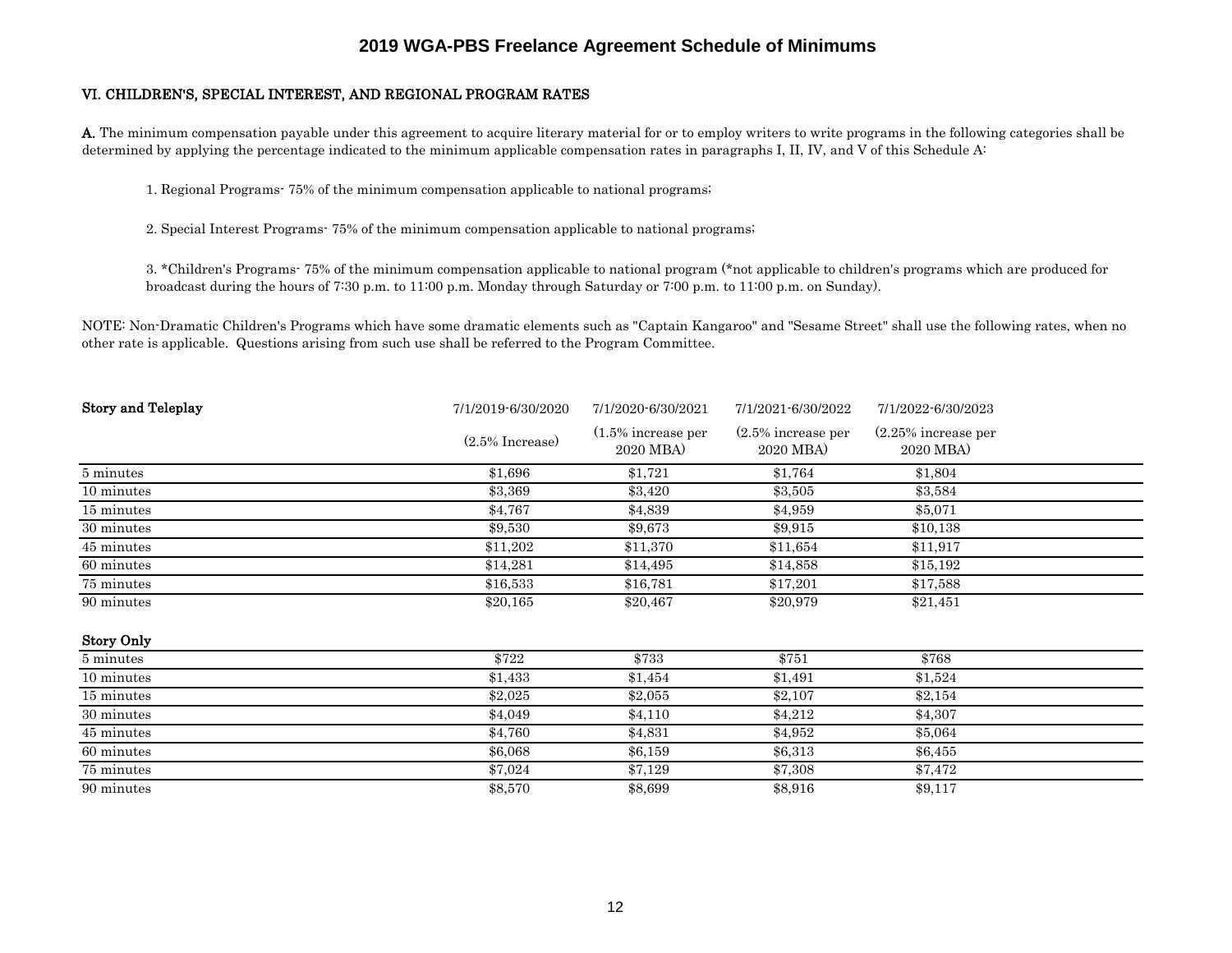#### Teleplay Only

| 5 minutes  | \$1,347  | \$1,367  | \$1.401  | \$1,433  |
|------------|----------|----------|----------|----------|
| 10 minutes | \$2,543  | \$2,581  | \$2,646  | \$2,705  |
| 15 minutes | \$3,810  | \$3,867  | \$3,964  | \$4,053  |
| 30 minutes | \$6.728  | \$6,829  | \$7,000  | \$7,157  |
| 45 minutes | \$8.243  | \$8,367  | \$8,576  | \$8,769  |
| 60 minutes | \$10.646 | \$10,806 | \$11,076 | \$11.325 |
| 75 minutes | \$11,768 | \$11.945 | \$12,243 | \$12,519 |
| 90 minutes | \$14,845 | \$15,068 | \$15,444 | \$15,792 |

#### VII. QUIZ AND AUDIENCE PARTICIPATION

#### Applicable Minimum Per Weekly Unit of Not More than Five (5) Progrmas

| Guarantee                         | 7/1/2019-6/30/2020 | 7/1/2020-6/30/2021                 | 7/1/2021-6/30/2022                 | 7/1/2022-6/30/2023                  |
|-----------------------------------|--------------------|------------------------------------|------------------------------------|-------------------------------------|
|                                   | $(2.5\%$ Increase) | $(1.5\%$ increase per<br>2020 MBA) | $(2.5\%$ increase per<br>2020 MBA) | $(2.25\%$ increase per<br>2020 MBA) |
| Less than 14 Weekly Units         | \$3.215            | \$3.263                            | \$3,345                            | \$3.420                             |
| 14, but less than 20 Weekly Units | \$2,984            | \$3,029                            | \$3.104                            | \$3.174                             |
| 20, but less than 39 Weekly Units | \$2.737            | \$2,778                            | \$2.848                            | \$2.912                             |
| 39 or more Weekly Units           | \$2,519            | \$2,557                            | \$2,621                            | \$2,680                             |

### WRITERS OF QUESTIONS, ANSWERS AND/OR IDEAS FOR STUNTS WHERE SUCH WRITER SUPPLIES NO OTHER MATERIAL

### - Applicable Minimum Per Weekly Unit of Not More than Five (5) Programs

| Guarantee                         | 7/1/2015-6/30/2016 | 7/1/2016-6/30/2017                 | 7/1/2017-6/30/2018                 | 7/1/2018-6/30/2019                  |
|-----------------------------------|--------------------|------------------------------------|------------------------------------|-------------------------------------|
|                                   | $(2.5\%$ Increase) | $(1.5\%$ increase per<br>2020 MBA) | $(2.5\%$ increase per<br>2020 MBA) | $(2.25\%$ increase per<br>2020 MBA) |
| 14, but less than 20 Weekly Units | $\$1.556$          | \$1.579                            | \$1.619                            | \$1.655                             |
| 20, but less than 39 Weekly Units | $\$1,460$          | \$1,482                            | \$1,519                            | \$1,553                             |

Weekly Unit of Six (6) Programs: 180% of minimum, if weekly unit includes one program for broadcast as a national program. Otherwise, 150% of above minimum.

#### VIII. OTHER PAYMENTS

| 7/1/2019-6/30/2020                                                                                                                                                              | 7/1/2020-6/30/2021                 | 7/1/2021-6/30/2022                 | 7/1/2022-6/30/2023                  |
|---------------------------------------------------------------------------------------------------------------------------------------------------------------------------------|------------------------------------|------------------------------------|-------------------------------------|
| $(2.5\%$ Increase)                                                                                                                                                              | $(1.5\%$ increase per<br>2020 MBA) | $(2.5\%$ increase per<br>2020 MBA) | $(2.25\%$ increase per<br>2020 MBA) |
| <b>A. Sequel Payments:</b> If a producer commences exploitation of the television sequel rights, the writer or writers must be paid not less than the following sequel payments |                                    |                                    |                                     |

15 minutes \$1,262 \$1,281 \$1,313 \$1,342 for each sequel episode of serial type program.

| то шшилер                       | 01,202  | 01,401                   | 01.010  | 01.042  |
|---------------------------------|---------|--------------------------|---------|---------|
| 30 minutes                      | \$2,097 | <b>ዩ</b> 9 198<br>04.IAC | \$2,182 | \$2,231 |
| 60 minutes                      | \$3,985 | $\$4.045$                | \$4,146 | \$4,239 |
| $\Omega$<br>90 minutes and over | \$5,244 | \$5,323                  | \$5,456 | \$5,578 |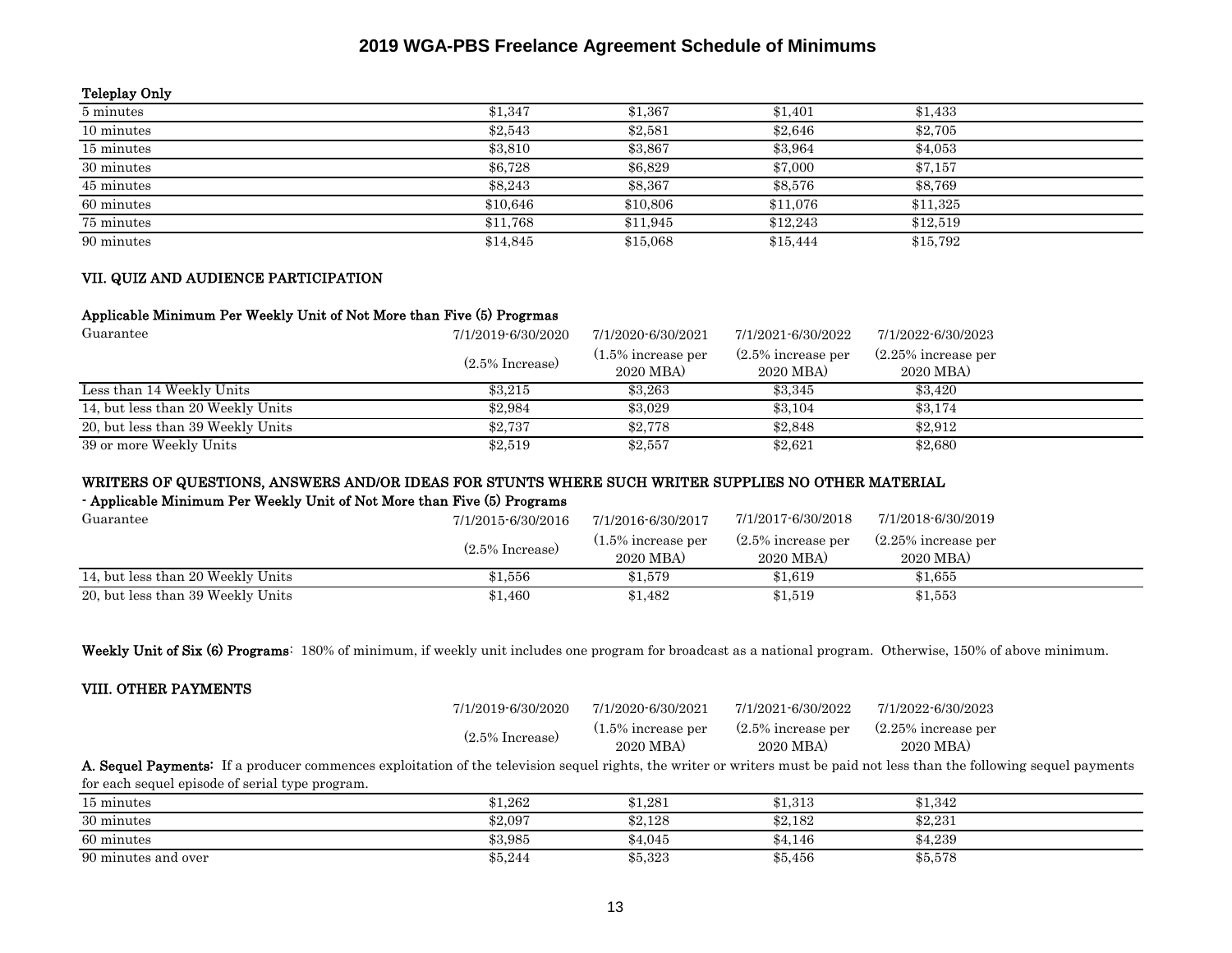| 15 minutes                                                                                                                                                                                                                                                             | \$1.301 | \$1.321 | \$1.354 | \$1.384 |  |  |
|------------------------------------------------------------------------------------------------------------------------------------------------------------------------------------------------------------------------------------------------------------------------|---------|---------|---------|---------|--|--|
| 30 minutes                                                                                                                                                                                                                                                             | \$2.169 | \$2,202 | \$2,257 | \$2,307 |  |  |
| 60 minutes                                                                                                                                                                                                                                                             | \$4.124 | \$4.186 | \$4.291 | \$4.387 |  |  |
| 90 minutes and over                                                                                                                                                                                                                                                    | \$5.427 | \$5,508 | \$5.646 | \$5,773 |  |  |
| <b>B.2. Recurring Character Payments:</b> Recurring character payments (in the following amounts) are payable to the writer who introduces a new character in an episodic<br>series or serial type program for each episde or program in which such character appears: |         |         |         |         |  |  |

**B.1. New Character Spinoff**: If a writer introduces a new character into a produced program/series and that character is then used as the central character in a new program or series, writer shall be paid the following for each episode of the new program or series:

|                                    | \$612   | \$621   | \$637   | \$651   |  |
|------------------------------------|---------|---------|---------|---------|--|
| C. Openings and Closings           |         |         |         |         |  |
| Aggregate Running Time of Material |         |         |         |         |  |
| 3 minutes or less                  | \$2,933 | \$2.977 | \$3,051 | \$3.120 |  |
| More than 3 minutes                | \$4,113 | \$4,175 | \$4,279 | \$4,375 |  |

D. ESAA: Upon payment of 200% of the applicable minimum compensation, Company shall acquire only those specific distribution and use rights required under ESAA or similar government grants or contracts.

E. Pilots: A writer employed to write a pilot script as defined in this agreement shall not receive less than 150% of the minimum compensation applicable to programs of the same length and category. (Applicable to pilots in all categories of programming as specified in this Schedule A.)

F. Purchase of Literary Material: The minimums set forth herein are applicable to purchase of previously unexploited material from a "professional writer" (as defined in the Agreement).

G. Programs Longer than Longest Program Specified in Applicable Category: For programs longer than the longest program specified in the applicable category, compensation is computed by applying the rate for the longest program specified plus, for each additional thrity minutes or less, the difference between the appropriate sixty minute compensation and the applicable thirty minute compensation.

#### IX. NARRATION (by writer other than writer of teleplay and story and teleplay)

Minimums for narration are based on status of film assembly and nature of previously written material as follows:

| Narration of Material Written Under WGA Agreement | Film Assembled in Story Sequence | Film Footage Not Assembled in Story |
|---------------------------------------------------|----------------------------------|-------------------------------------|
| Prior to Employment of Narration Writer           |                                  | Sequence                            |
| None                                              | Rate Schedule A                  | Rate Schedule B                     |
| Story Only                                        | Rate Schedule A                  | Rate Schedule A                     |
| Story and Teleplay                                | Rate Schedule C                  | Rate Schedule C                     |